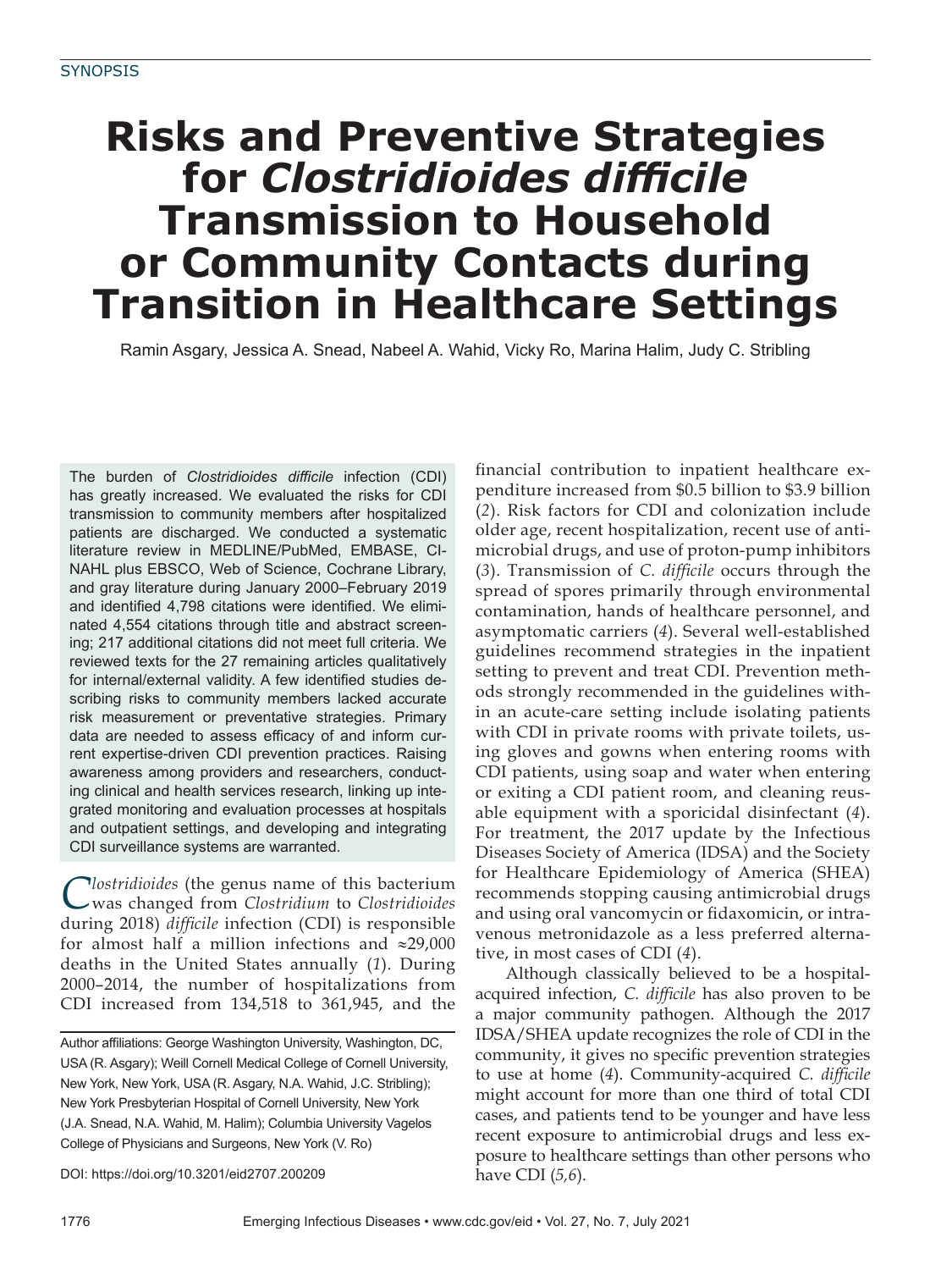Because many patients hospitalized for CDI are discharged before completing full-course treatment or complete resolution of diarrhea, a common conundrum is deciding what prevention strategies are effective to be recommended at home after discharge to prevent the spread of infection to household or community contacts. Although substantial data and consensus guidelines exist for effective prevention strategies in the inpatient setting, similar data appear more sparse in the community setting. In this study, we systematically assessed data regarding the rate and role of the spread of *C. difficile* from an index hospitalized patient to the patient's household members and community contacts. We also aimed to identify potential effective preventive strategies within the community.

### **Methods**

For this study, we defined the population of interest as patients who had positive test results for CDI and who had another household member or contact with a patient who had been previously given a diagnosis of and treatment for *C. difficile* diarrhea. We defined a positive test result for CDI as a patient who had diarrhea sample that had positive results in a glutamate dehydrogenase antigen test, both toxin A and B tests, or a nucleic acid amplification test in the setting of either negative glutamate dehydrogenase test result or toxin A and B test results, or positive stool culture, regardless of diarrhea symptoms (i.e., active CDI vs. asymptomatic carrier).

#### **Data Sources and Searches**

We conducted a systematic review of literature in the databases MEDLINE, EMBASE, CINAHL plus EB-SCO, Web of Science, PubMed, and The Cochrane Library, as well as gray literature, including abstracts/ proceeding of gastroenterology, infectious disease,

and related professional societies annual meeting, and guidelines by professional associations, all published during January 1, 2000–February 19, 2019. In addition to the primary literature search, we performed a snowballing method and checked references cited in current guidelines and the most relevant articles from our search. We developed a list of key search terms (Table 1) during multiple brainstorming sessions (involving clinicians, contributors, and a specialized librarian) and through an extensive review of Medical Subject Headings (MeSH) terms from relevant articles identified through preliminary searches in PubMed. We divided the search terms into 2 search buckets, 1 centered around "*Clostridium difficile*" (all related MeSH terms and possible text words) and 1 centered around "carrier state" and "cross infection" (all related MeSH terms and possible text words). Furthermore, we used the OVID Medline strategy (Appendix, https://wwwnc.cdc. gov/EID/article/27/7/20-0209-App1.pdf) to search all databases by using appropriate thesaurus terms and natural language. The study was registered at the PROSPERO Registry as no. CRD42019118021 (study protocol provided in the Appendix).

Inclusion criteria were studies that defined laboratory testing for *C. difficile* detection or used and measured diarrheal episodes or used any test to detect infection; measured or included a contact or an exposure with patients previously given a diagnosis of *C. difficile* diarrhea in hospital settings; measured outcomes among outpatient or community persons who were exposed in the form of rates or number of events; and mentioned or described an actual intervention (treatment such as antimicrobial drugs for the CDI index case, which is hypothesized to decrease the period of infectiousness and subsequent transmission or a prevention strategy, such as handwashing and surface cleaning with sporidicial

| Table 1. Search terms and databases used for systematic review of Clostridioides difficile infection* |                                                                        |                                                    |  |  |  |  |  |
|-------------------------------------------------------------------------------------------------------|------------------------------------------------------------------------|----------------------------------------------------|--|--|--|--|--|
| Bibliographic                                                                                         |                                                                        |                                                    |  |  |  |  |  |
| database                                                                                              | Search terms/condition                                                 | Search terms/carrier state                         |  |  |  |  |  |
| <b>OVID MEDLINE</b>                                                                                   | Clostridium difficile, Clostridium Infections, Clostridium adj4        | Carrier State, carrier and state, Cross infection, |  |  |  |  |  |
|                                                                                                       | poisoning, Clostridium Perfringen, Clostridium sordell*, Infect*       | Cross and Infect*, infect* adj2 nosocomial         |  |  |  |  |  |
|                                                                                                       | adj3 perfringen*                                                       |                                                    |  |  |  |  |  |
| <b>FMBASF</b>                                                                                         | Clostridium difficile, Clostridium difficills*, Clostridium Infection, | Carrier State, Cross Infection, Infect* and        |  |  |  |  |  |
|                                                                                                       | Clostridial Disease, Clostridial Infection* Clostridi*adj4 poisonin*,  | Cross, Infect* adj2 nosocomial                     |  |  |  |  |  |
|                                                                                                       | Clostridi* perfringen*, Clostridi* Sordell*                            |                                                    |  |  |  |  |  |
| Web of Science                                                                                        | Clostridium difficile, Clostridium Infections, Clostridium Infection,  | Carrier State, Cross Infection, Nosocomial         |  |  |  |  |  |
|                                                                                                       | Clostridium Poisoning, Clostridium perfringens, Clostridicum           | Infection, Nosocomial Infections                   |  |  |  |  |  |
|                                                                                                       | Perfringen, Clostridium Sordellii                                      |                                                    |  |  |  |  |  |
| Cochrane Library                                                                                      | Clostridium difficile, Clostridium Infections, Clostridium Poisoning,  | Carrier State, Cross Infection, Nosocomial         |  |  |  |  |  |
|                                                                                                       | Clostridium perfringens, Clostridium sordellii                         | Infection, Nosocomial Infections                   |  |  |  |  |  |
| Grav literature                                                                                       | Clostridium Infection                                                  | Cross Infection                                    |  |  |  |  |  |

\*Filters/limits were limit 2000–present and English language. Asterisks indicate truncation for other variations or modified versions of a searched word (e.g., shortened, misspelled, or differently spelled versions). This search includes all versions of *Clostridi* and *Clostridium difficile*, including *Clostridioides*, which also are shown in citations used for this paper.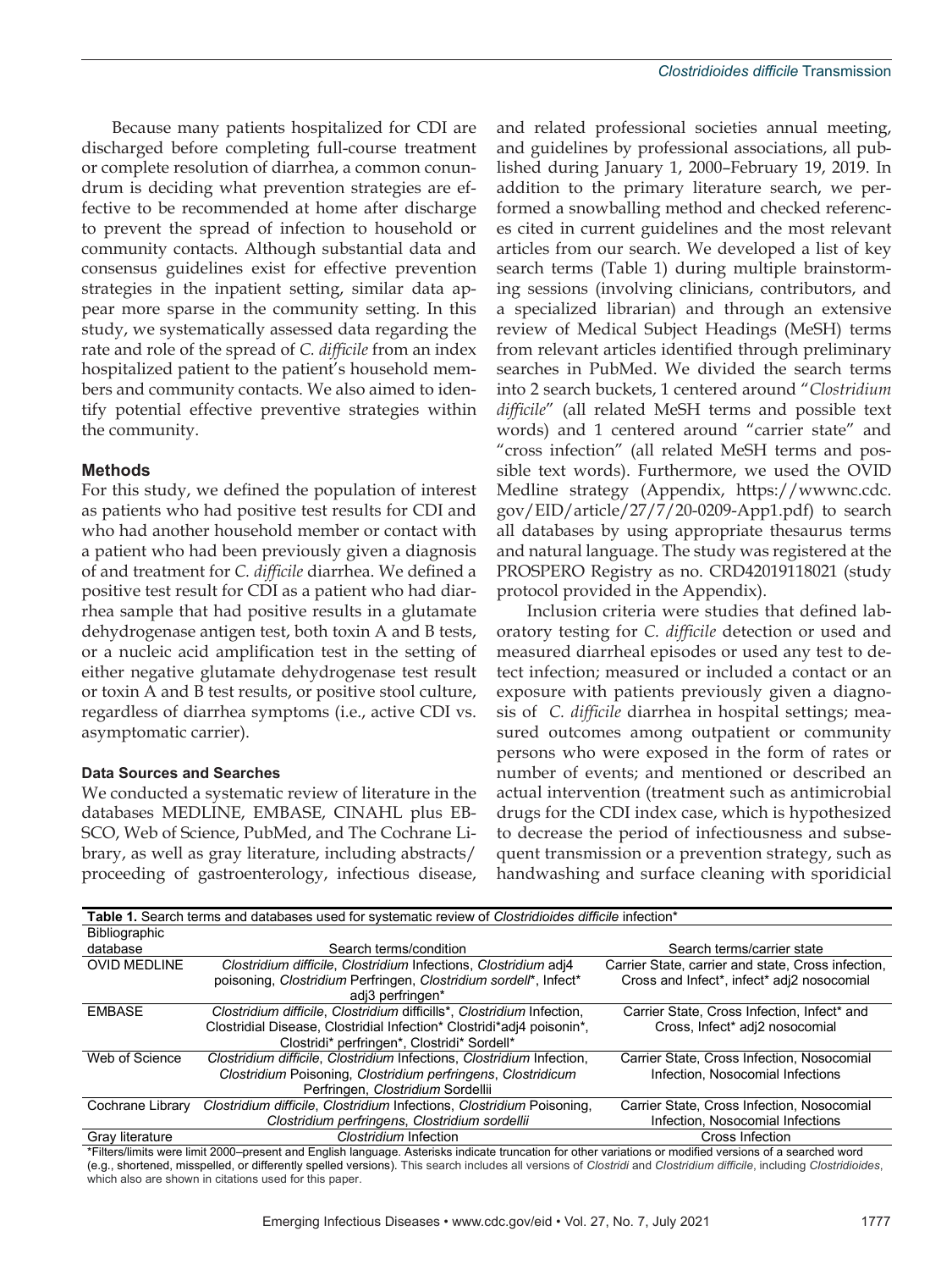# **SYNOPSIS**

antiseptic and contact isolation). Exclusion criteria were nonhuman studies, studies not published in English, studies that did not specifically describe the study population, and studies that did not describe any form of CDI infection or did not reference any treatment or prevention strategy.

## **Data Extraction, Quality Assessment, and Data Synthesis and Analysis**

We designed a 4-stage screening process to select the most relevant literature for review. First, we developed search terms along with a search algorithm and searched databases for articles containing the key search terms in their title or abstract. Second, we reviewed the titles and abstracts of these articles for exclusion and inclusion criteria. We examined whether a study had an index patient who had diarrhea caused by CDI in the hospital, an exposure that existed outside the hospital, an outcome after that exposure measured with laboratory tests or clinical diagnosis, and an intervention (either preventive or therapeutic) that was applied to the index patient or other exposed persons to protect against subsequent CDI at the community level. If there was no intervention, we set to record the rates of postexposure infection among contacts. Third, we qualitatively reviewed the full texts of the remaining articles that had not been excluded to confirm that they met the inclusion and exclusion criteria and to assess them for their sample size, outcome measures, biases, comparison of rates and outcomes, efficacy of their treatment or preventive measures, and internal/external validity.

We also applied a snowballing method by reviewing references and citations to current guidelines and panel of expert recommendations selected for the full text review. At the end of this process, we retrospectively read through all 217 articles from phase 2, even though they did not fully meet the inclusion criteria, to ensure that all potential relevant information was captured. We then organized and reported findings according to the Preferred Reporting Items for Systematic Reviews and Meta-Analysis guidelines (*7*). A dedicated librarian with expertise in conducting systematic review performed the database search and imported search results into Covidence software (https://www.covidence.org) for review. Two reviewers screened the articles from stages 1 and 2 independently. Another tie-breaker reviewer looked at the articles that were discordant. The texts of remaining articles were reviewed by  $\geq$  2 reviewers.

#### **Results**

We found 4,798 articles through our search strategy. We compiled more detailed descriptions of search hits from specific databases (Table 2). After applying the exclusion criteria, we eliminated 4,554 articles through title and abstract screening. We screened the abstracts for the remaining 244 articles for inclusion criteria; we eliminated 217 of those for not meeting the full criteria. The full text of the remaining 27 articles were read to confirm eligibility (Figure).

None of the articles evaluated transmission of *C. difficile* from an infected person in the hospital to someone in the community, long-term acute care facility, nursing home, or subacute rehabilitation center. Some common reasons for eliminating articles included nonclinical studies that used computer modeling to study transmission, studies that only included exposure occurring within instead of outside the hospital, and studies that had no interventions described to prevent transmission. For example, one study interviewed 1,013 patients who had confirmed community-acquired *C. difficile* and showed that 11 patients had a household member with active CDI (*6*). Of patients with community-acquired CDI and no outpatient healthcare exposure, the odds ratio of having a household member with active CDI was 6.8 (95% CI 0.7–65.9) compared with patients who had high-level outpatient healthcare exposure (*6*). However, the study did not verify the

| Table 2. Results of literature review search on prevention and treatment/management of Clostridioides difficile infection to family |                   |                     |         |                                                             |  |  |  |  |  |
|-------------------------------------------------------------------------------------------------------------------------------------|-------------------|---------------------|---------|-------------------------------------------------------------|--|--|--|--|--|
| members and community from an index hospital patient, by database, September 2019                                                   |                   |                     |         |                                                             |  |  |  |  |  |
|                                                                                                                                     | Search strategy   | Search strategy for |         |                                                             |  |  |  |  |  |
| Database                                                                                                                            | for prevention    | management          | Results | Key features of search engine                               |  |  |  |  |  |
| PubMed                                                                                                                              | Full search       | Full search         | 2.215   | Index to articles in medical journals and other selected    |  |  |  |  |  |
|                                                                                                                                     |                   |                     |         | biomedical literature                                       |  |  |  |  |  |
| Cochrane Library                                                                                                                    | Full search       | Full search         | 435     | Database of systematic reviews of primary research in human |  |  |  |  |  |
|                                                                                                                                     |                   |                     |         | healthcare and health policy                                |  |  |  |  |  |
| Web of Science                                                                                                                      | Search limited to | Search limited to   | 1.494   | Helpful for topics that border on social science            |  |  |  |  |  |
|                                                                                                                                     | 50 terms          | 50 terms            |         |                                                             |  |  |  |  |  |
| <b>EMBASE</b>                                                                                                                       | Full search       | Full search         | 1.653   | European alternative to PubMed; helpful for topics with an  |  |  |  |  |  |
|                                                                                                                                     |                   |                     |         | international focus                                         |  |  |  |  |  |
| Gray literature                                                                                                                     | Full search       | Full search         |         | Manifold document types produced on all levels of           |  |  |  |  |  |
|                                                                                                                                     |                   |                     |         | government, academics, business and industry in             |  |  |  |  |  |
|                                                                                                                                     |                   |                     |         | print and electronic formats.                               |  |  |  |  |  |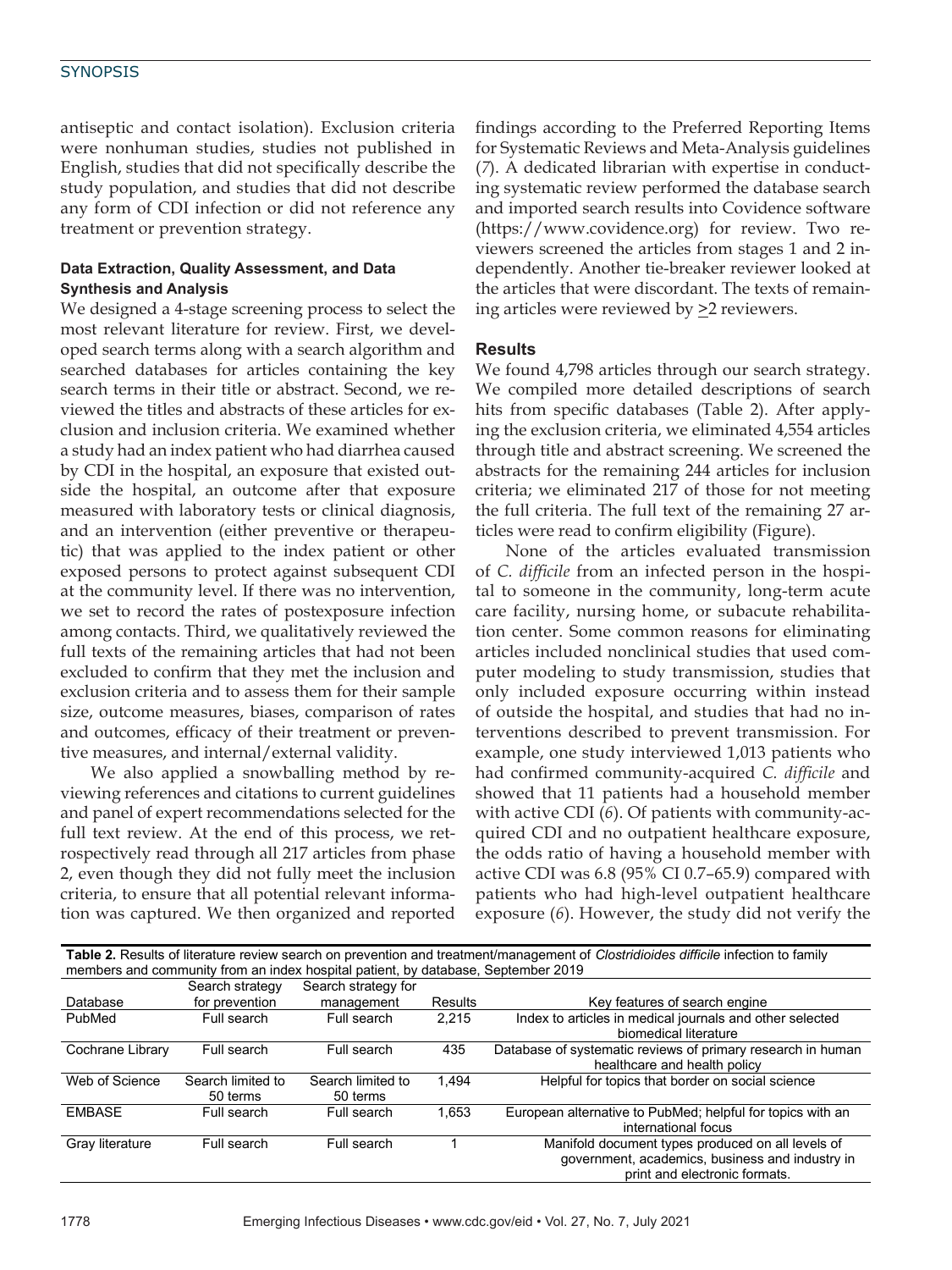infectious status of the index patient and did not examine what was performed to prevent transmission to household contacts.

Another study examined household transmission for 2,222 patients who had confirmed *C. difficile* infection diagnosed at the Centre Hospitalier Universitaire de Sherbooke (Sherbooke, Quebec, Canada). The study identified 1,061 spouses and 501 children <25 years of age living with the index patients (*8*). Five spouses and 3 children developed *C. difficile* infection within a year after discharge of the index patients (attack rate 4.71 cases/1,000 persons for spouses and 5.99 cases/1,000 persons for children of index cases). Similar to the study of Chitnis et al. (*6*), this study did not define what isolation or prophylactic measures were taken to reduce transmission to household contacts. However, a more recent study by Miller et al. conducted among 194,424 enrollees, published after our original search was completed, indicated a 12.47 incidence rate ratio among household contacts of DCI patients discharged from tertiary care centers (*9*). In addition, Loo et al. evaluated probable transmission rates of 1.5% and possible transmission rates of 7.5% for household contacts of 51 CDI patients (*10*).

Some studies reported community-acquired CDI, but did not explicitly report an exposure to hospitalized patients who had *C. difficile* infection (*11,12*). For example, Bloomfield and Riley reported estimated rates of community acquired *C. difficile* infection in North America ranging from 20% to 32% (*12*). This study also showed that nonhuman reservoirs, including animals and food, have shown positive results for *C. difficile* infection. However, these findings have yet to be replicated by additional studies. Another source of community-associated *C. difficile* infection studied was healthcare exposure. For example, Chitnis et al. (*6*) showed that 82% of their patients had some exposure to healthcare within 12 weeks before infection, including outpatient dental or physician office visits and dialysis. They also showed known traditional risk factors: 64% used antimicrobial drugs within 12 weeks before infection, and 27.7% used proton pump inhibitors (Table 3).

We identified consensus articles from organizations, such as the International Infection Control Council, IDSA, and SHEA. In addition, the American Nursing Association endorses the approach of the Centers for Disease Control and Prevention, which in return endorses IDSA guidelines. Many recommendations were guided by expert opinion, rather than primary research on CDI transmission from the hospital setting to the community. Although many of



**Figure.** Process of selecting studies suitable for inclusion in the final review of the literature on prevention and treatment/ management of *Clostridioides difficile* infection to family members and community from an index hospital patient, by database, September 2019.

the guidelines are not guided by primary research results, we highlighted some current inpatient practices for treating and preventing transmission of CDI in the inpatient setting (Table 4, https://wwwnc.cdc.gov/ EID/article/27/7/20-0209-T4.htm).

#### **Discussion**

Increasingly, the extent and role of hospital-acquired infections, excessive use of antimicrobial drugs, drug-resistant bacterial infections, and decreased efficacy of common and available antimicrobial drugs as serious threat to individual and population health, and health agencies in the United States and elsewhere have called for measures to address these factors (*17*). *C. difficile* continues to be among the highest burden of hospital-acquired infections, such that IDSA, SHEA (*4*), the American College of Gastroenterology (*13*), and the European Society of Clinical Microbiology and Infectious Diseases (*14*,*15*), have all published guidelines for the preventing and managing of *C. difficile* in inpatient 11settings. Available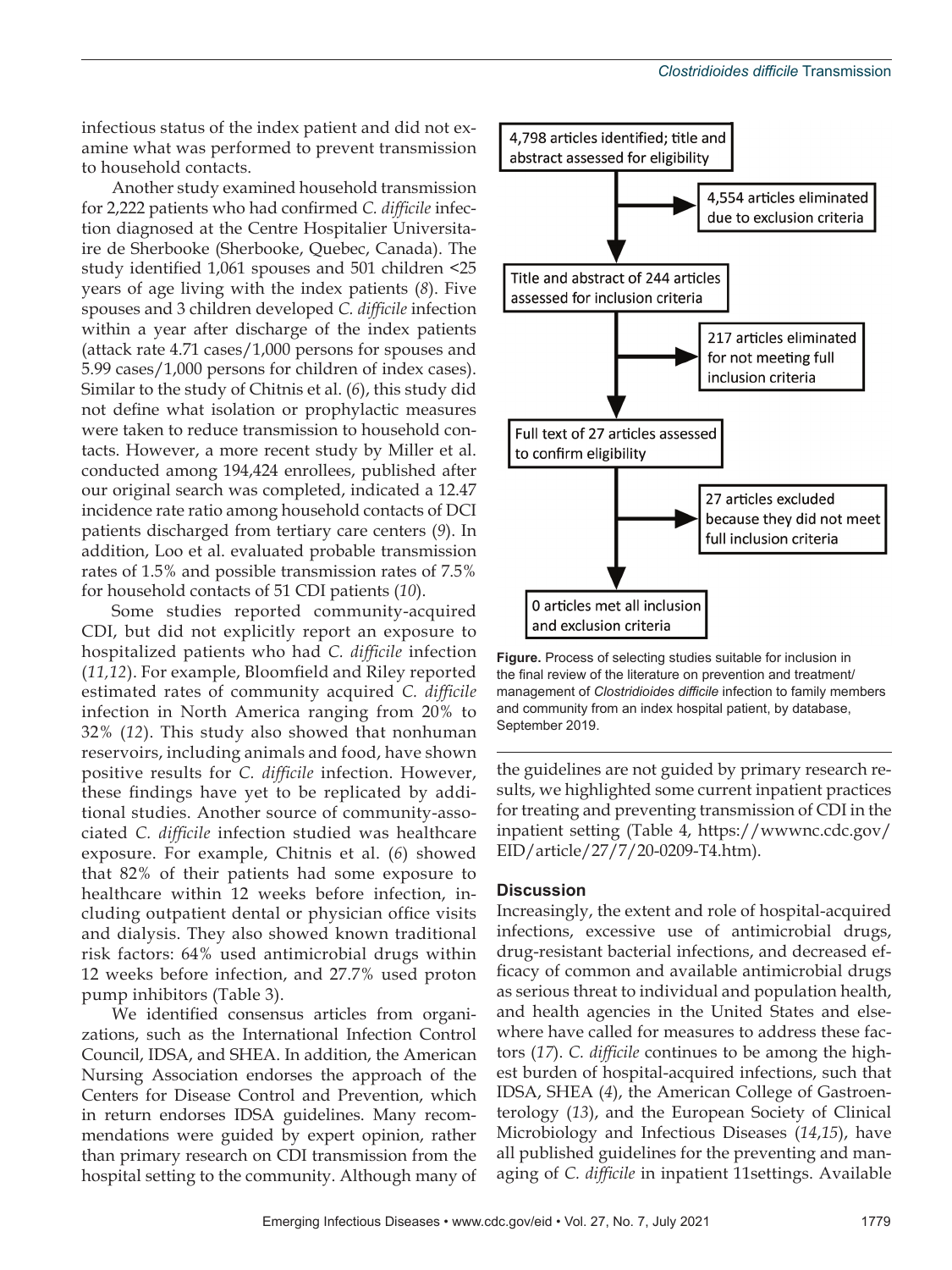|                                                                      |                                             |      | No.                                                 |                                                 |                                                                                                                                                                                                                            |                                                           |  |  |  |
|----------------------------------------------------------------------|---------------------------------------------|------|-----------------------------------------------------|-------------------------------------------------|----------------------------------------------------------------------------------------------------------------------------------------------------------------------------------------------------------------------------|-----------------------------------------------------------|--|--|--|
| Study (reference)                                                    | Study type                                  | Year | persons/studies                                     | Setting                                         | Actual risk/assumed risk                                                                                                                                                                                                   | Intervention                                              |  |  |  |
| Pépin et al. (8)                                                     | Retrospective                               | 2012 | 2,222 C. difficile<br>patients                      | Household<br>contacts                           | Children attack rate: 4.71<br>cases/1,000 persons;<br>spouse attack rate: 5.99<br>cases/1,000 persons                                                                                                                      | None                                                      |  |  |  |
| Chitnis et al. (6)                                                   | Retrospective<br>and telephone<br>interview | 2013 | 984 community-<br>acquired C.<br>difficile patients | Household<br>contacts                           | Odds of community-<br>acquired CDI if no<br>outpatient healthcare<br>exposure: 6.8 (95% CI<br>$0.7 - 65.9$ ; odds of<br>community-acquired CDI<br>if low level outpatient<br>healthcare exposure: 6.9<br>(95% CI 0.9-56.7) | None                                                      |  |  |  |
| Durovic et al. (11)                                                  | Narrative<br>review                         | 2018 | 24 studies                                          | Other healthcare<br>facilities and<br>community | Not measured                                                                                                                                                                                                               | None                                                      |  |  |  |
| Bloomfield and<br><b>Riley (12)</b>                                  | Narrative<br>review                         | 2016 | <b>NA</b>                                           | Household<br>contacts                           | Estimated rate of<br>community acquired CDI<br>in North America: 20%-<br>32%                                                                                                                                               | None                                                      |  |  |  |
| Loo et al. (10)                                                      | Prospective                                 | 2016 | 51                                                  | Household<br>contacts                           | Probable transmission:<br>1.5%; possible<br>transmission: 7.5%                                                                                                                                                             | None, but type of soap<br>for handwashing was<br>recorded |  |  |  |
| Miller et al. (9)                                                    | Case-control                                | 2020 | 194,424<br>enrollees                                | Household<br>contacts                           | IRR 12.47 (95% CI 8.86-<br>16.97)                                                                                                                                                                                          | None                                                      |  |  |  |
| *CDI, Clostridioides difficile infection; IRR, incidence rate ratio. |                                             |      |                                                     |                                                 |                                                                                                                                                                                                                            |                                                           |  |  |  |
|                                                                      |                                             |      |                                                     |                                                 |                                                                                                                                                                                                                            |                                                           |  |  |  |

**Table 3.** Results of qualitative assessment of studies evaluating risk for CDI in the community\*

data demonstrate the considerable extent of *C. difficile* in the community (*12*), evidence of *C. difficile* on household surfaces among patients who have recurrent CDI (*18*), a rate of probable transmission of 1.5% and a rate of possible transmission of 7.5% for household contacts of discharged CDI patients (*10*). More recently, the incidence rate ratio of CDI was reported as 12.47 for household contacts of discharged patients who have CDI (*9*). However, no systematic data provide evidence of effective prevention strategies at the community level and with household contacts of index patients discharged from the hospital. Consequently, practitioners often do not provide specific prevention recommendations for CDI to patients or family members outside the hospital. Consequently, practitioners often do not provide specific prevention recommendations for CDI to patients or family members outside the hospital.

In this systematic review, we applied a comprehensive search strategy in a variety of search engines to cover complementary areas of the literature relevant to CDI prevention and treatment, including the gray literature and data from related professional associations. Through this extensive search, we were not able to find any publications that evaluated strategies to prevent or manage CDI among contact family or community members of an index patient. Therefore, we state that no data are currently available to demonstrate whether the prevention and management strategies that are widely used and included in proposed guidelines for inpatient or hospital setting are efficacious, feasible, or effective to prevent transmission outside the hospital.

The reasons for this lack of data are likely multifactorial. A fragmented healthcare system does not provide opportunities to identify and record outpatient episodes and related illnesses associated with inpatient CDI diagnosis. In addition, no systematic approach has been established to collect data at the patient level through providers, and no public health tracing or follow-up process with family members exists. Departments of health at the state level do not routinely collect data related to CDI patients or subsequent infections (*19*). The providers caring for index or subsequently exposed patients often lack the instruction or support necessary for evaluating patients after hospital discharge and their family or community contacts. There might be low rates of secondary symptomatic infections in the household setting. Furthermore, there is probably a lack of recognition of the burden of CDI among outpatient health providers, and laboratory report systems are not in place to send reminders. Potential consequences of this lack of strong data include inadvertent transmission of CDI from the community back to the healthcare environment, increased financial cost to health system from treating preventable cases of secondary CDI, and probably an increasing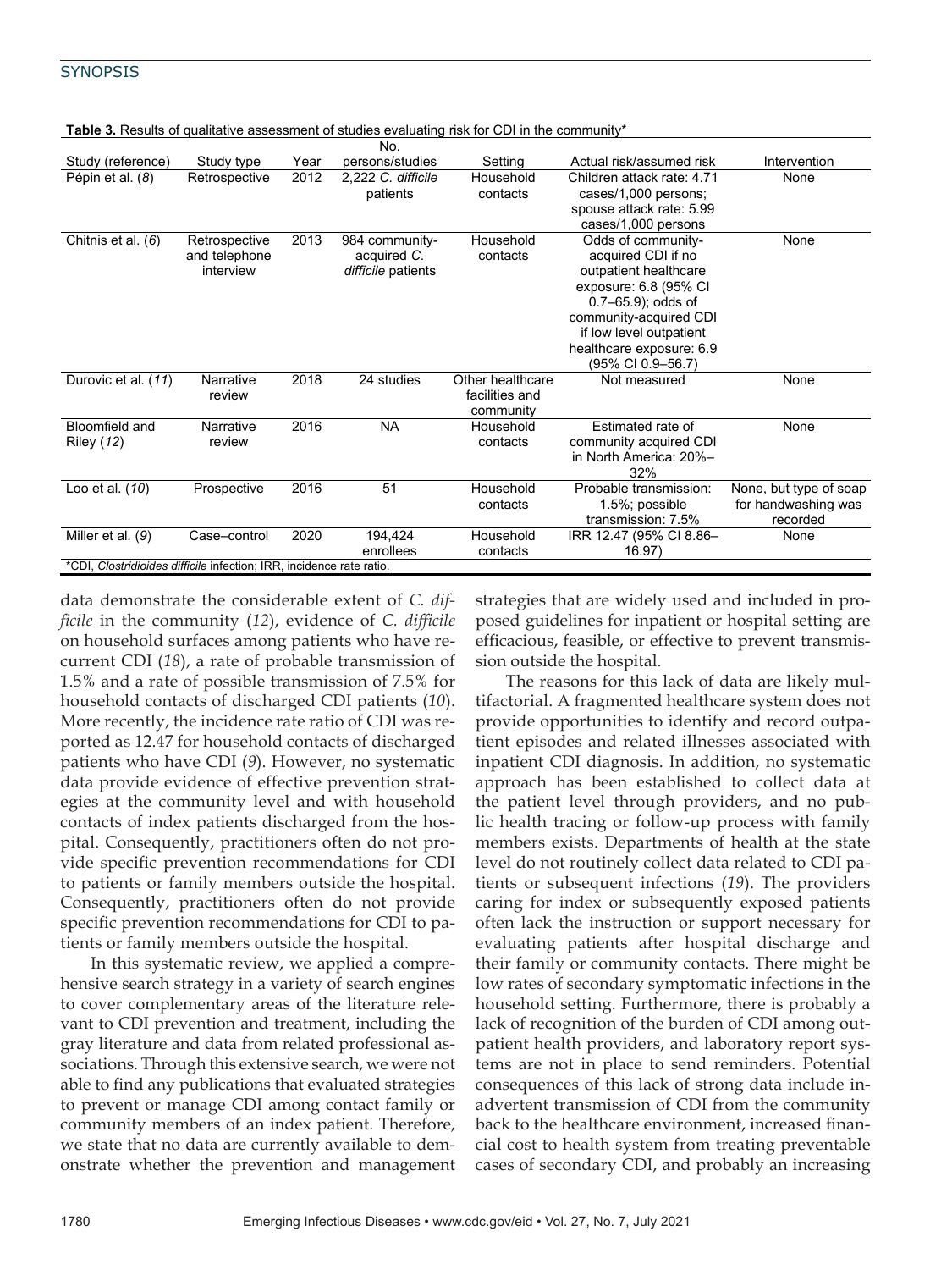number of multidrug-resistant CDI. The Institute of Medicine has emphasized the burden of hospitalacquired infections and the need for systematic approaches and delineated framework and processes for moving forward (*20*,*21*).

We have provided a summary of current practices in the inpatient settings because we realize that in the absence of primary data, the recommended approaches need to include all levels of evidence to direct the actual practice. Nevertheless, the role of primary approaches, such as antimicrobial drug stewardship, could not be overemphasized. Furthermore, we suggest that a range of overarching initiatives is needed to address the risk and subsequent burden of transmission of CDI to the community. Perhaps the most useful area to focus on is the development of a monitoring and evaluation process in the hospital setting that can ensure that relevant data are available to outpatient providers at the time of discharging the index patient. Proper data collection processes should be added into the current system of collecting and monitoring health data by developing tools and reinforcing accurate documentation and tracking of CDI cases and their sequelae. A direct link between providers in the outpatient and hospital settings to identify and address subsequent CDI should not be overlooked. Simple strategies, such as follow-up telephone calls and gathering information from family members, could help determine the possibility or the extent of the disease at the patient level through similar initiatives commonly used for postsurgical interventions (*22–27*).

There is also a need for direct primary research on the feasibility and efficacy of specific CDI prevention and management strategies after hospital discharge. Prevalence studies evaluating outcomes at individual and household levels, and interventional cohorts, including different types of preventive or management strategies for CDI should be considered because they are likely to provide useful data.

We did not include studies published in languages other than English. However, our preliminary search did not identify this limitation as a major gap in evidence. Data regarding the efficacy of prevention strategies at the community level might exit in the form of reports and proposals developed in departments of health in or outside the United States that were not captured in our extensive systematic review.

Our systematic review indicates a need for research that evaluates the efficacy and effectiveness of various CDI prevention and management strategies after infected patients are discharged from inpatient settings. Ultimately, this research will enable

the field of CDI and multidrug-resistant infections to transition from one that is largely extrapolative and expertise driven to one that is more evidence based. The current guidelines do not give any recommendations on how to prevent and manage CDI among family members and community contacts after hospital discharge of an index patient. However, guidelines do recommend assessment and monitoring, clearly emphasizing the need for good data and evidence. There are clearly challenges at the research and practice level that need to be systematically addressed. To start, perhaps there is a need to appropriately raise awareness of the problem among clinical providers and researchers. Concurrently, conducting related clinical and population level research, setting up and connecting monitoring and evaluation programs at hospital and outpatient settings, and developing CDI-related data within public health surveillance are warranted.

# **About the Author**

Dr. Asgary is a clinical associate professor of Medicine at Weill Cornell College of Medicine, New York, NY, and associate professor of global health at George Washington University, Washington, DC. His primary research interests are health services, general medicine, and global health.

#### **References**

- 1. Lessa FC, Winston LG, McDonald LC; Emerging Infections Program C. difficile Surveillance Team. Burden of *Clostridium difficile* infection in the United States. N Engl J Med. 2015;372:2369–70. https://doi.org/10.1056/ NEIMoa1408913
- 2. Lee RM, Fishman NO. Increasing economic burden of inpatient *Clostridium difficile* infection in the United States: national trends in epidemiology, outcomes, and cost of care from 2000 to 2014. Open Forum Infect Dis. 2017;4(Suppl 1):S392. https://doi.org/10.1093/ofid/ofx163.976
- 3. Loo VG, Bourgault A-M, Poirier L, Lamothe F, Michaud S, Turgeon N, et al. Host and pathogen factors for *Clostridium difficile* infection and colonization. N Engl J Med. 2011;365:1693–703. https://doi.org/10.1056/ NEJMoa1012413
- 4. McDonald LC, Gerding DN, Johnson S, Bakken JS, Carroll KC, Coffin SE, et al. Clinical practice guidelines for *Clostridium difficile* infection in adults and children: 2017 update by the Infectious Diseases Society of America (IDSA) and Society for Healthcare Epidemiology of America (SHEA). Clin Infect Dis. 2018;66:987–94. https://doi.org/ 10.1093/cid/ciy149
- 5. Khanna S, Pardi DS, Aronson SL, Kammer PP, Orenstein R, St Sauver JL, et al. The epidemiology of community-acquired *Clostridium difficile* infection: a population-based study. Am J Gastroenterol. 2012;107:89–95. https://doi.org/10.1038/ ajg.2011.398
- 6. Chitnis AS, Holzbauer SM, Belflower RM, Winston LG, Bamberg WM, Lyons C, et al. Epidemiology of communityassociated *Clostridium difficile* infection, 2009 through 2011.